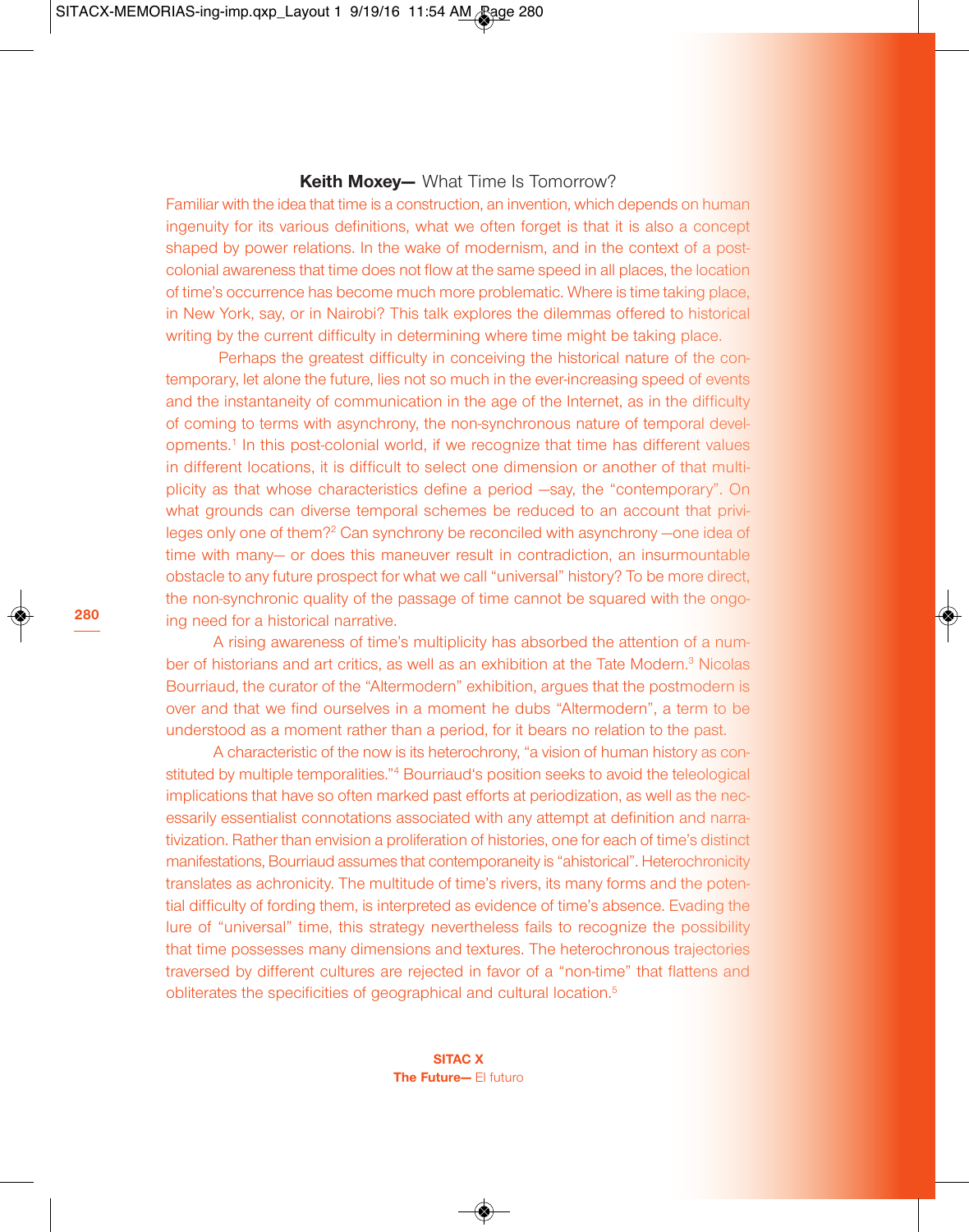The heterochronic nature of the world's cultures, including their incoherencies and incommensurabilities, however, can only be articulated through reference to some common denominator. In the present context, it would be disingenuous not to recognize the presence of a dominant time system —that was put in place during the colonial period. The distinction between the colonizers and the colonized, so often marked by race, served to reinforce the sense of superiority of the white adventurers whose economic and military might ruled the world. Such attitudes were further confirmed by the philosophical ideas of the late 18th century, the age of Enlightenment, when an epistemological system based on ideas of rigorous objectivity guaranteed an insatiable desire to know (and thus control) the world and everything in it. It has, as a consequence, proven easy until relatively recently for European and American scholars involved in the study of modern and contemporary art to ignore art produced in cultures outside the West.<sup>6</sup> The suppressed narratives that fell out of time as a consequence of the institutionalization of colonial time offer boundless possibilities for future historians. Not only are many of these histories still to be written, but their relation to one another, as well as to the dominant story of modernity, must still be told. Writing about contemporary art of Eastern Europe, Piotr Piotrowsi describes the situation as follows:

The center provides the canons, the hierarchy of values and the stylistic norms; it is the role of the periphery to adopt them in the process of reception. It may happen, of course, that the periphery has its own outstanding artists, but their recognition, their consecration in art history, depends on the center; on the exhibitions organized in the West and the books published in western countries.<sup>7</sup>

Terry Smith's recent book, *What Is Contemporary Art?,* <sup>8</sup> is perhaps the most ambitious attempt to date to think through the historical issues raised for contemporary art by the discreditation of teleological conceptions of historical time. Smith's views agree with those articulated by Bourriaud in doubting whether the contemporary can or should be treated like a period:

No longer does it feel like "our time," because "our" cannot stretch to encompass its contrariness. Nor, indeed, is it "a time", because if the modern was inclined above all to define itself as a period, and sort the past into periods, in contemporaneity periodization is impossible. The only potentially permanent thing about this state of affairs is that it may last for an unspecifiable amount of time: the present may become, perversely, "eternal".<sup>9</sup>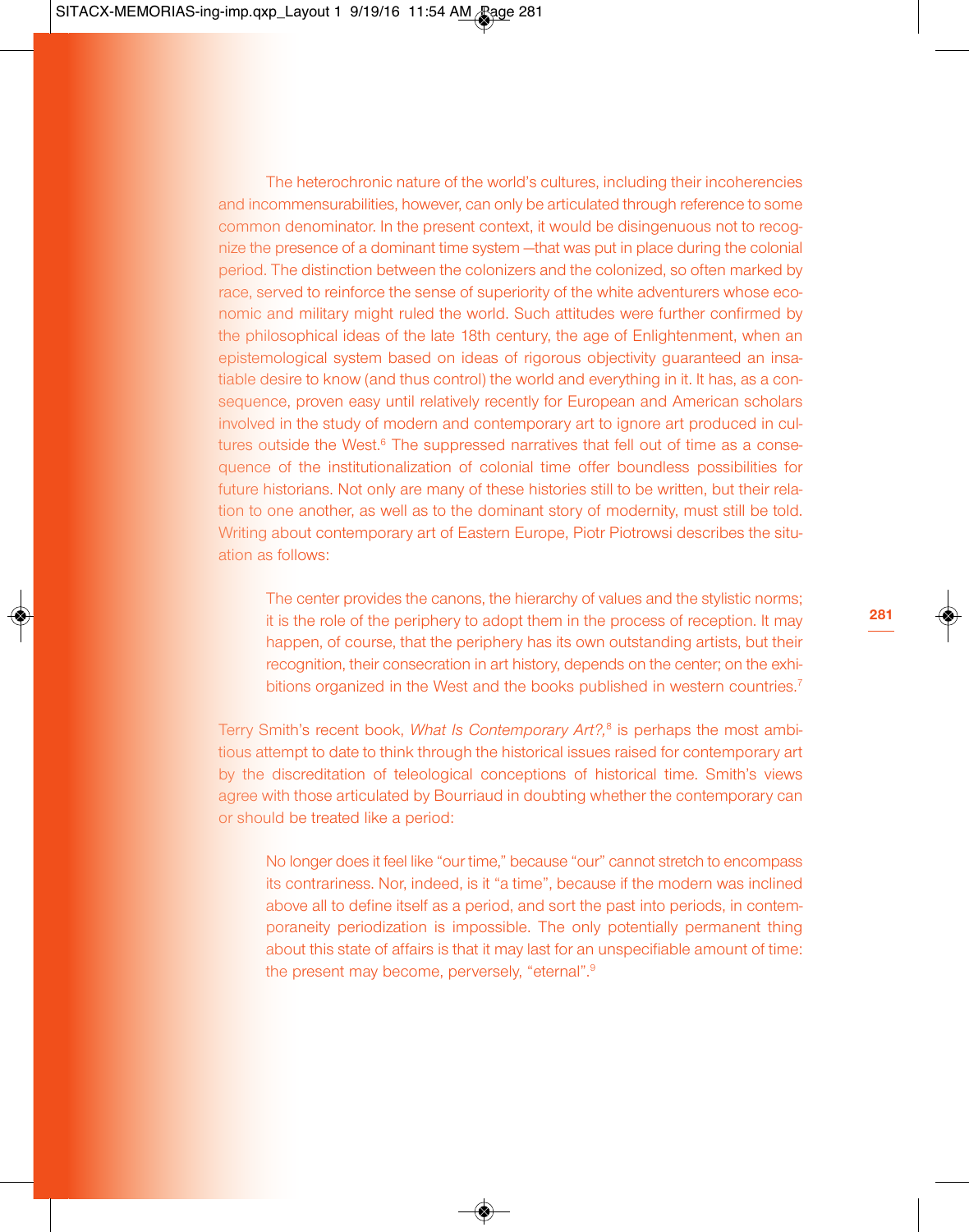**282**

Like Bourriaud, Smith wishes to avoid what he perceives as the "essentializing" dangers inherent in the project of periodization by arguing that contemporary art is just too diverse to describe or categorize in any way. Contemporaneity is marked by the impossibility of its definition —a historical moment that is identified by irreconcilable antinomies. The unconscious irony of this position is that it replaces one essentialism for another: if periodization depends on the identification and definition of particular temporal characteristics, so does the idea of an atemporal void, a "non-time".

While Smith's argument constitutes a dramatic challenge to an evolutionary theory of history and expresses a widespread and legitimate dissatisfaction with its failure to do justice to historical experience, it also asserts that history has come to an end and that the narrative structure on which the attribution of meaning to the past has depended is no longer relevant. An attack on the inherent essentialism of narrativity, however, appears to cut both ways. In negating the legitimacy of a hegemonic concept of time, the argument also denies meaning to all systems of time and their attendant narratives, many of which have traditionally been marginalized. In eliminating "universal" time, this perspective not only eliminates differences among moments in time but also the possibility that there might be other ways of telling time. A featureless contemporaneity registers neither differences in time nor culture.

In contrast to the desire to marshal the contemporary to dispense with the necessity for periodization altogether, an enduring compulsion to understand the contemporary as a period —as an art historical moment, for example, that succeeds modernism and postmodernism— remains. If the contemporary as a period is incorporated into an evolutionary narrative identified with modernism, however, then it simply becomes another stage in a familiar but discredited story. Privileging the present and that of the cultures that dominate the international scene as the place at the end of time from which all other moments can be calibrated and evaluated, extends the historicist structure of an understanding of the past by implying that the present fulfils a historical development. Like historical writing of the 19th or 20th centuries, the contemporary becomes the latest place from whose exalted perspective it is possible to discern the workings of the Hegelian "spirit". Narrative, the rhetorical form to which historical writing belongs, seems to insist that the present cannot be conceived as a period without being incorporated into a teleological narrative. If chronology relies on ideological agendas, then the power relations on which they depend cannot be overlooked. No longer believing that Western contemporaneity enjoys a privileged position in the progressive sequence of historical periods, its postmodern condition nevertheless searches for some way to understand its own situation. <sup>10</sup> *So now what?* Perhaps the very materiality of culture, the physical vestiges of time's passage with their demand for a perceptual and cognitive response from the viewer, prompts

> **SITAC X The Future—** El futuro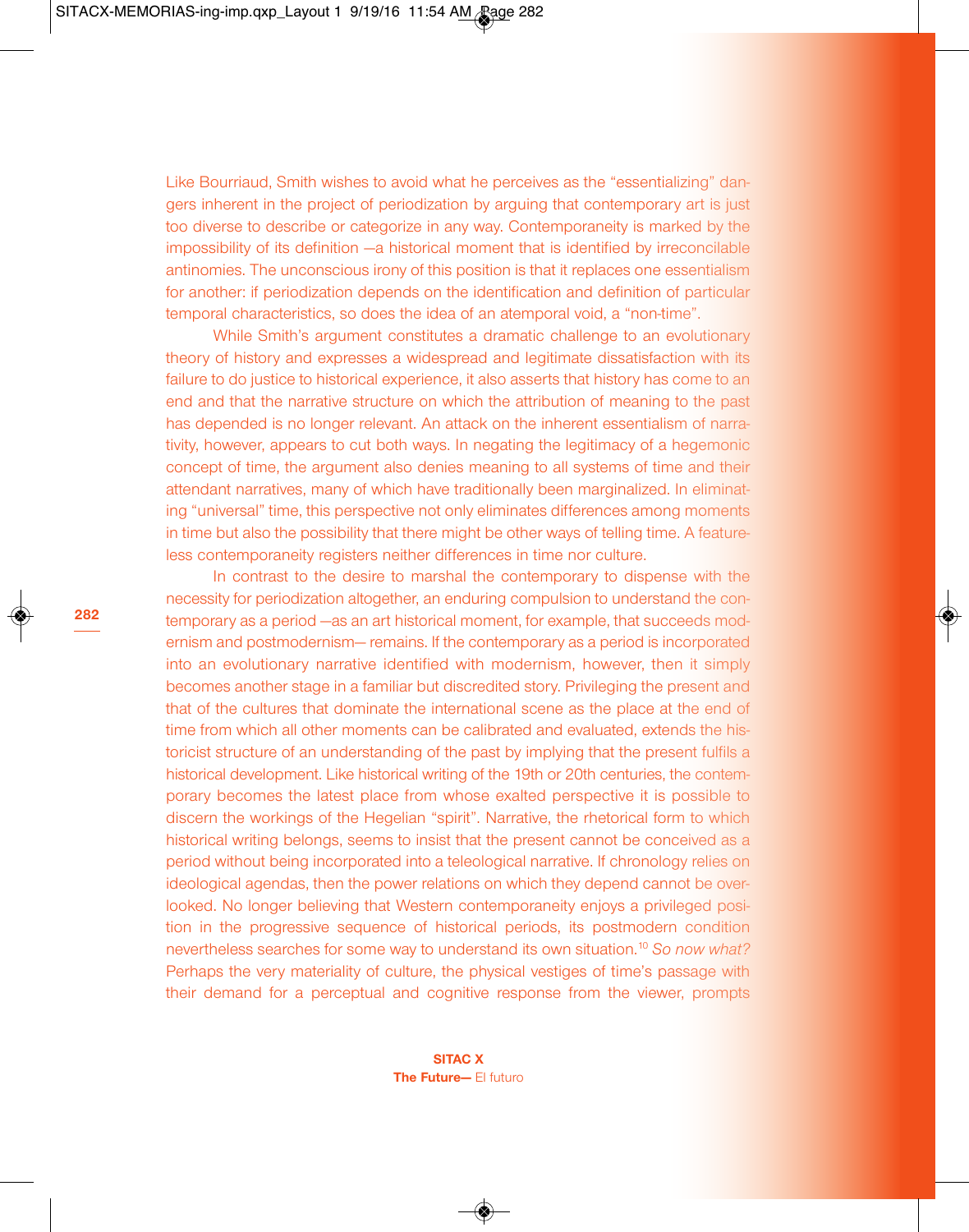another way of thinking about the issue of periodization. George Kubler, the most poetic art historian to address the riddle of time, once wrote: "The cultural clock…runs mainly upon ruined fragments of matter recovered from refuse heaps and graveyards, from abandoned cities and buried villages."11 For any study of the visual, the traces and tracks of time's existence are located in artifacts. Many, if not all such objects, of course, have long been ascribed an aesthetic and ontological presence that prevents them from nestling securely within epistemological systems. They intimate something in excess of the entirely comprehensible, something that language cannot capture. Even if images serve as records of the time and place of their creation, they also appeal to the senses and possess an affective force that allows them to attract attention in temporal and cultural locations far from the horizons in which they were created.

The phenomenological dimension of art history has always insisted that a visual artifact can create its own history. Arguing that images call for attention and demand interpretation, several recent thinkers have developed the concept of "anachronism" as a means of describing the process of mediation that goes on between artifacts that both solicit an affective response and invite the desire of the contemporary historian or critic to make meaning.<sup>12</sup> By emphasizing the contemporaneity of their response to images, by folding the historicity of their own temporal locations within accounts of historical horizons, such scholars effectively disrupt any absolute distinction between past and present. In weaving what has been with what is, they often offer us a different conception of time no longer dominated by the linear progression with which art history is so familiar, but one that instead erases the distinction between the observer on one side of time and the age in which the work was created on the other. The texture of the past is threaded through an account of the work's reception in the present. History is recognized as an attempt to grasp the otherness of temporal distance in full recognition of the impossibility of ever doing so. Disabused of any pretension of offering an "objective" account of the past, historical writing of this kind affirms the presence of the present in the past, as well as of the past in the present.

If the work of art carries its own time or has the power to create time in the response of those who receive it, then how is it to be narrativized? How is a physical object which appears to escape the bonds of language to be made subject to its power? How can anachrony be reconciled with chronology? Constructing a period and defining the temporal as well as the ontological value of objects is clearly as fraught with difficulty as subscribing to the "end of history". Periodization involves negotiating the non-synchronous nature of temporality, the need to relate multiple streams of time to one another in a narrative that does not do any one of them undue violence. The compromise of translating multiple forms of time into a singular narrative in order to ascribe them meaning will always be subject to revision. While it seems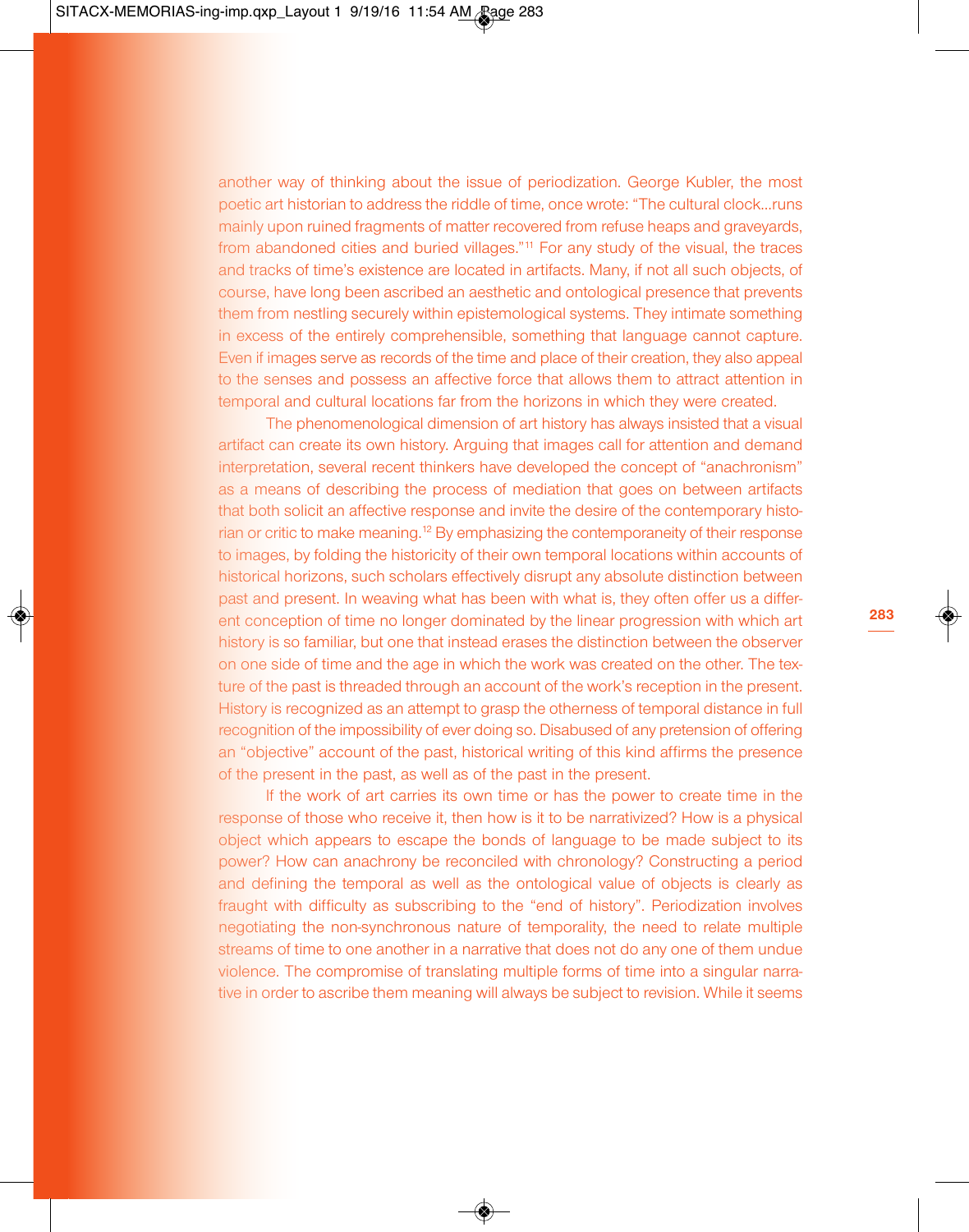**284**

imperative to distinguish the otherness of distinct moments in order to construct the idea of a period, be it in the past or the present, it is also necessary to admit that these distinctions are never permanent and that their differences depend upon the interests of the now. As Lydia Liu points out in discussing the problems of translation in the age of "globalization", the concept of "difference" depends on the context in which it is uttered. <sup>13</sup> Periodization —time's categorization— is as crucial to historical writing as the continual renegotiation of what is to count as a period's identifying characteristics. Historians find themselves in the paradoxical situation of insisting that distinctions between historical moments matter, while at the same time acknowledging that the qualities of such differences can never be fixed. What counts either as past or present may well be a fabrication, yet the distinction is there to provide a structure with which to deal with the trajectory from a shadowy past through the bright intensity of the present and on into a dim and unrecognizable future.

If we are never fully aware, however, of what it is to be "contemporary", historical writing must take place in circumstances of uncertainty and even in a kind of blindness. If history inevitably betrays the nature of the present in which it is written, those who engage in it have nevertheless only an indistinct idea of the qualities of their own temporal location. The present seems to be filled with both the presence of the past and the anticipation of the future. Does it have an identity we can call its own? It is Kubler who manages to articulate the difficulty of these circumstances most effectively:

Actuality is when the lighthouse is dark between flashes: it is the instant between the ticks of the watch: it is a void interval slipping forever through time: the rupture between past and future: the gaps at the poles of the revolving magnetic field, infinitesimally small but ultimately real. It is the interchronic pause when nothing is happening. It is the void between events.<sup>14</sup>

That past time is defined in terms of present time is by now a truism, but it is one whose meaning is changed if the anachronic encounter with other historical horizons —an interaction mediated through artifacts, be they images or books— is taken into consideration. Visual objects are fully historical not because they have been mortified and forced to become part of a lifeless epistemology, but precisely because they cannot be captured, frozen or embalmed. Artifacts of all kinds, whether or not they have been accorded the privileged status of "art", call forth their own interpretations. If history's clock runs on Kubler's fragments of matter, these fragments are as much a part of the present as of the past. The idea that contemporaneity is so distinct that it cannot be placed in historical perspective seems to be a product of the darkness of actuality, of "the void between events", of the impossibility of discerning what is happening

> **SITAC X The Future—** El futuro